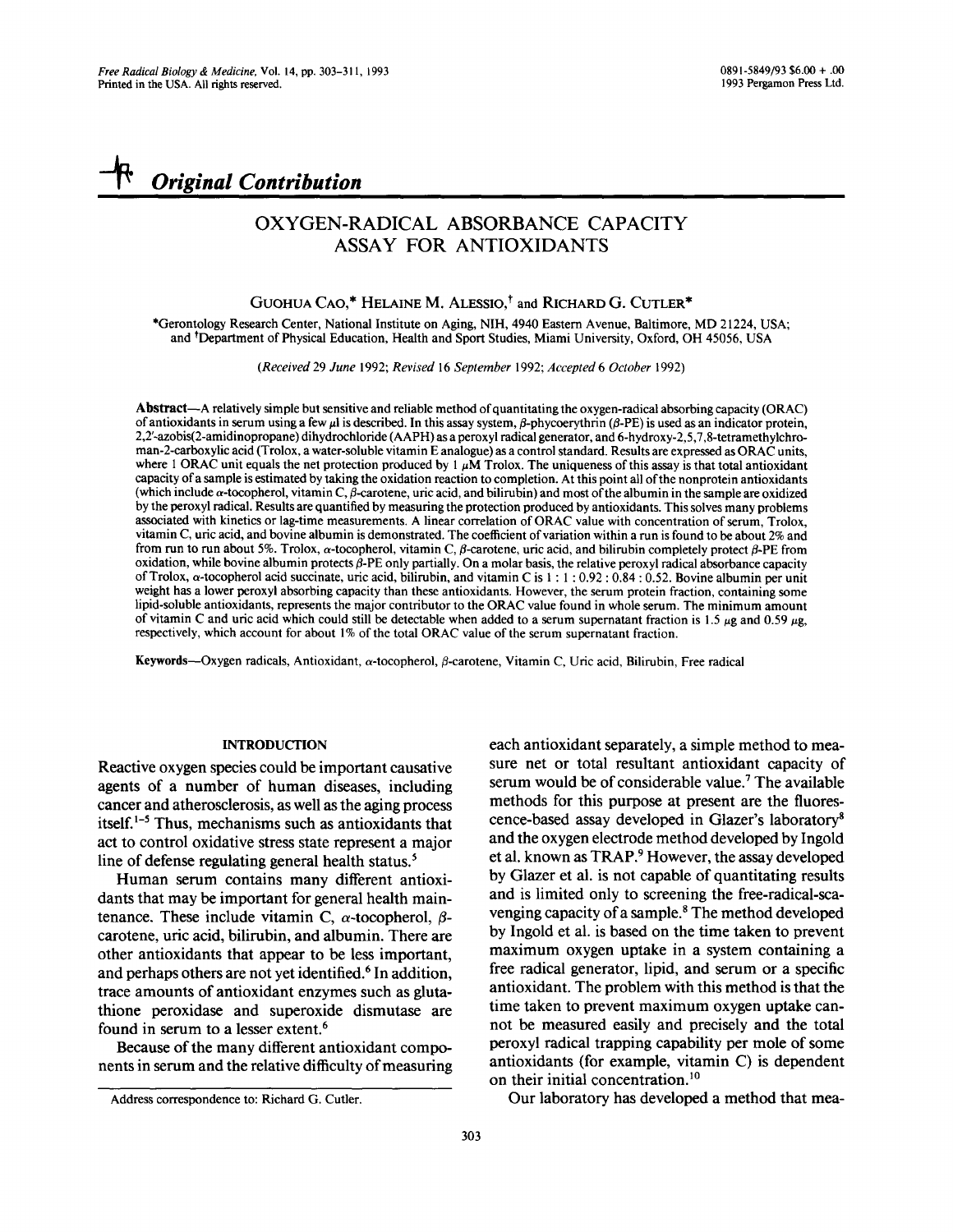sures total oxygen-radical absorbing capacity (ORAC) of serum samples that eliminate some of these problems. This ORAC assay is based largely on the work reported by Glazer's laboratory and depends on the unique properties of phycoerythrins. $8,11$  These proteins function as light-harvesting components in cyanobacteria and red algae. The fluorescence quantum yield of these proteins is  $> 0.9$  and forms the basis of a sensitive measurement of the physical and chemical integrity of the protein.

Here we report details of the ORAC assay. The uniqueness of this assay is that the reaction is driven to completion. The area under the kinetic curve is proportional to the total ORAC of the sample. To correct for small differences in analytical instrument sensitivity, reagents, and other assay conditions, the final result is expressed with reference to a known amount of an antioxidant (Trolox), a water-soluble vitamin E analogue. Sensitivity and repeatability of the assay is demonstrated in this report using human serum samples.

#### MATERIALS AND METHODS

#### *Chemicals*

Porphyridium cruentum  $\beta$ -phycoerythrin ( $\beta$ -PE) was obtained from Boehringer Mannhein (Germany). 2,2'-azobis(2-amidinopropane)dihydrochloride (AAPH) was obtained from Polyscience (Warrington, PA). 6-hydroxy-2,5,7,8-tetramethylchroman-2-carboxylic acid (Trolox) was obtained from Aldrich Chemical Co. (Milwaukee, WI).  $D-\alpha$ -tocopherol acid succinate, vitamin C,  $\beta$ -carotene, uric acid, bilirubin (mixed isomers, from bovine gall stones), and human albumin were obtained from Sigma Chemical Co. (St. Louis, MO). Bovine albumin was obtained from Miles Inc (Kankakee, IL). Acetone (spectro grade) was obtained from Kodak (Rochester, NY).

# *Sample preparation*

Human serum samples were obtained from seven healthy adults and were stored at  $-80^{\circ}$ C. For precipitation of serum proteins, 50  $\mu$ l serum was diluted to 100  $\mu$ l with phosphate buffer and then 400  $\mu$ l of 100% saturated ammonium sulfate was added, mixed, and placed in ice water for 30 min. The samples were centrifuged at  $100,000 \times g$  for 10 min at 4°C in a Beckman (Fullerton, CA) Model L3-50 ultracentrifuge, and the supernatants were carefully removed and stored in ice water. The pellets were resuspended three times in 500  $\mu$ l of 80% saturated ammonium sulfate and recentrifuged. All frozen serum samples were assayed within 40 d. Sample preparations were made with  $7.5 \times 10^{-2}$  M phosphate buffer.

### *Fluorescence assay*

The final reaction mixture for the assay contained  $1.67 \times 10^{-8}$  M  $\beta$ -PE and  $3 \times 10^{-3}$  M AAPH in 7.5  $\times$  $10^{-2}$  M phosphate buffer, pH 7.0. A final volume of 2 ml was used in 10 mm wide cuvettes. Into each sample tube, 20  $\mu$ l diluted serum, serum fractions, or other antioxidant solutions were also added. Samples of  $\alpha$ -tocopherol acid succinate,  $\beta$ -carotene, or bilirubin were first dissolved in acetone and then added to reaction mixture. For the blank in this situation, 20  $\mu$ l acetone instead of phosphate buffer was used. When the serum supernatant fraction was assayed, 80% saturated ammonium sulfate was used as a blank. AAPH was used as the peroxyl radical generator to start the reaction. Once AAPH was added, the reaction mixture was incubated at 37°C. Fluorescence was measured every 5 min at the emission of 565 nm and excitation of 540 nm using a Perkin-Elmer (Norwalk, CT) LS-5 fluorescence spectrophotometer until zero fluorescence occurred. For a standard, 20  $\mu$ l of a 100 uM (1  $\mu$ M in final concentration) Trolox stock solution was assayed during each run.

# *Quantification*

The ORAC value refers to the net protection area under the quenching curve of  $\beta$ -PE in the presence of an antioxidant. One ORAC unit has been assigned the net protection area (S) provided by 1  $\mu$ M Trolox in final concentration. The ORAC value (units) of a sample is calculated on the basis of a Trolox standard curve. Because of the linear correlation found between ORAC value and Trolox concentration, the results can also be calculated in the following way (Fig. 1):

ORAC Value (U/ml)

$$
= 50k(S_{\text{Sample}} - S_{\text{Blank}})/(S_{\text{Trolox}} - S_{\text{Blank}})
$$

*k:* dilution factor

Blank: 20  $\mu$ l phosphate buffer, or 20  $\mu$ l

80% saturated ammonium sulfate, or 20  $\mu$ l

acetone instead of sample is added.

S refers to the area under the quenching curve of  $\beta$ -PE. This area is integrated by a computer connected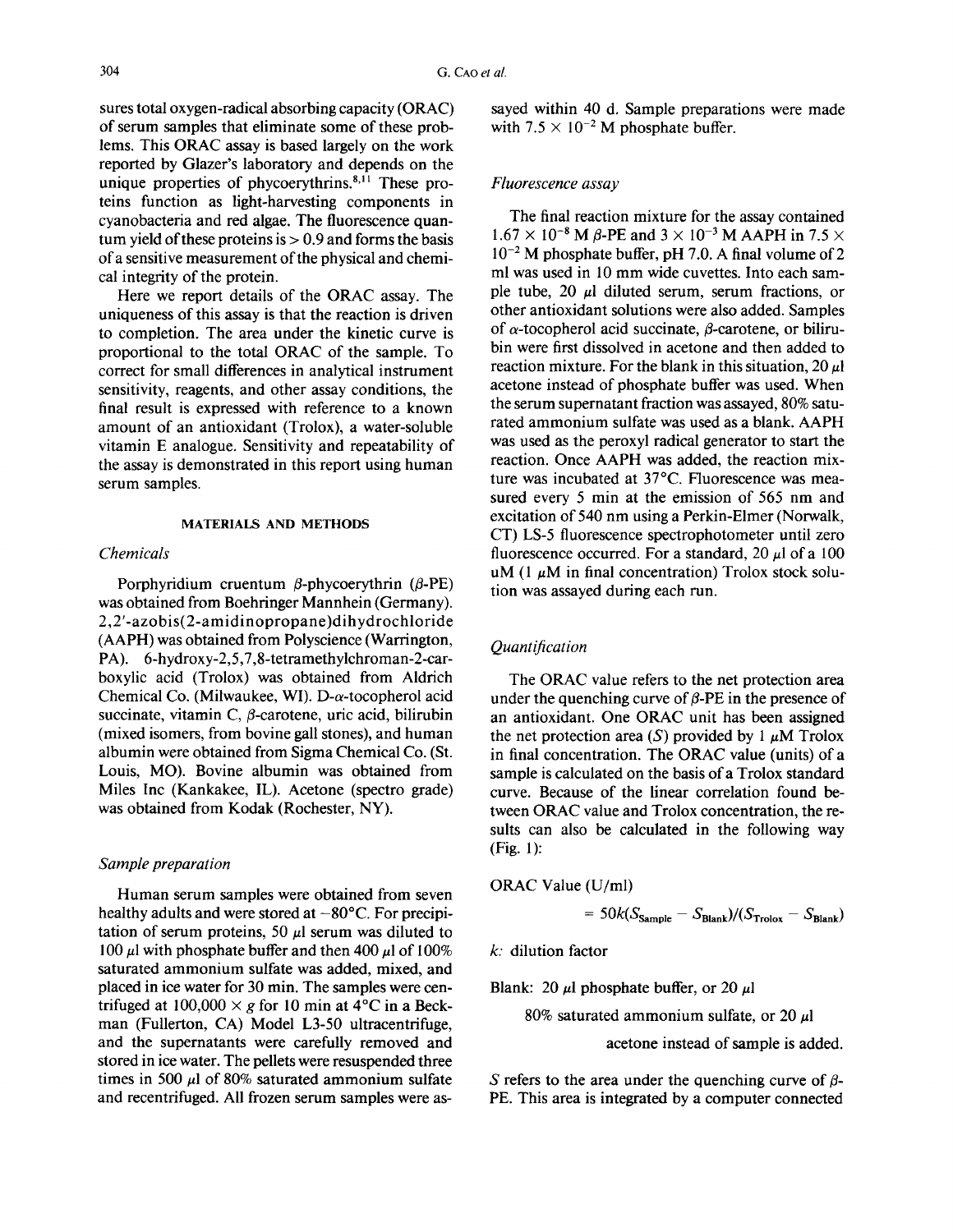



Fig. 1. Calculation of ORAC values. (A) ORAC value  $\alpha(S_{\text{Sample}} - S_{\text{Black}})/(S_{\text{Trolox}} - S_{\text{Rank}})$ . (B)  $S = ((y_0 + y_5) \times \frac{3}{5}) + ((y_5 + y_{10}) \times \frac{5}{5})$  $\tau$  (U<sub>10</sub> + y<sub>15</sub>)  $\times$   $\frac{1}{2}$  + ··· + (U<sub>n-5</sub> + y<sub>n</sub>)  $\times$   $\frac{1}{2}$  = (0.5 + y<sub>5</sub> + y<sub>10</sub> + ··· + y<sub>n-5</sub>)  $\times$  5. y<sub>0</sub>, y<sub>5</sub>, y<sub>10</sub>,..., y<sub>n-5</sub>, y<sub>n</sub>: the relative fluorescence<br>of β-PE at different incubation timep

directly to the output of the fluorescence spectrophotometer.

#### RESULTS

The basis of the ORAC assay is shown schematically in Fig. 2. A linear correlation (as shown in Fig. 3) was found between the ORAC value and serum sample concentration (0-1/2000). The coefficients of variation (CV) within a run and from run to run are  $2\%$  (*n*   $= 6$ ) and 4.9% ( $n = 5$ ), respectively. The average ORAC value found for seven healthy adults was 1511 units/ml, with a CV of 24%.

When serum proteins were precipitated with ammonium sulfate, the ORAC value found in the supernatant fraction of a sample was 257 units/ml, which accounts for 14% of the total ORAC value (1806 units/ml) found in the serum. The remaining 86% was recovered in the pellet (protein fraction).

The peroxyl radical absorbing abilities of Trolox,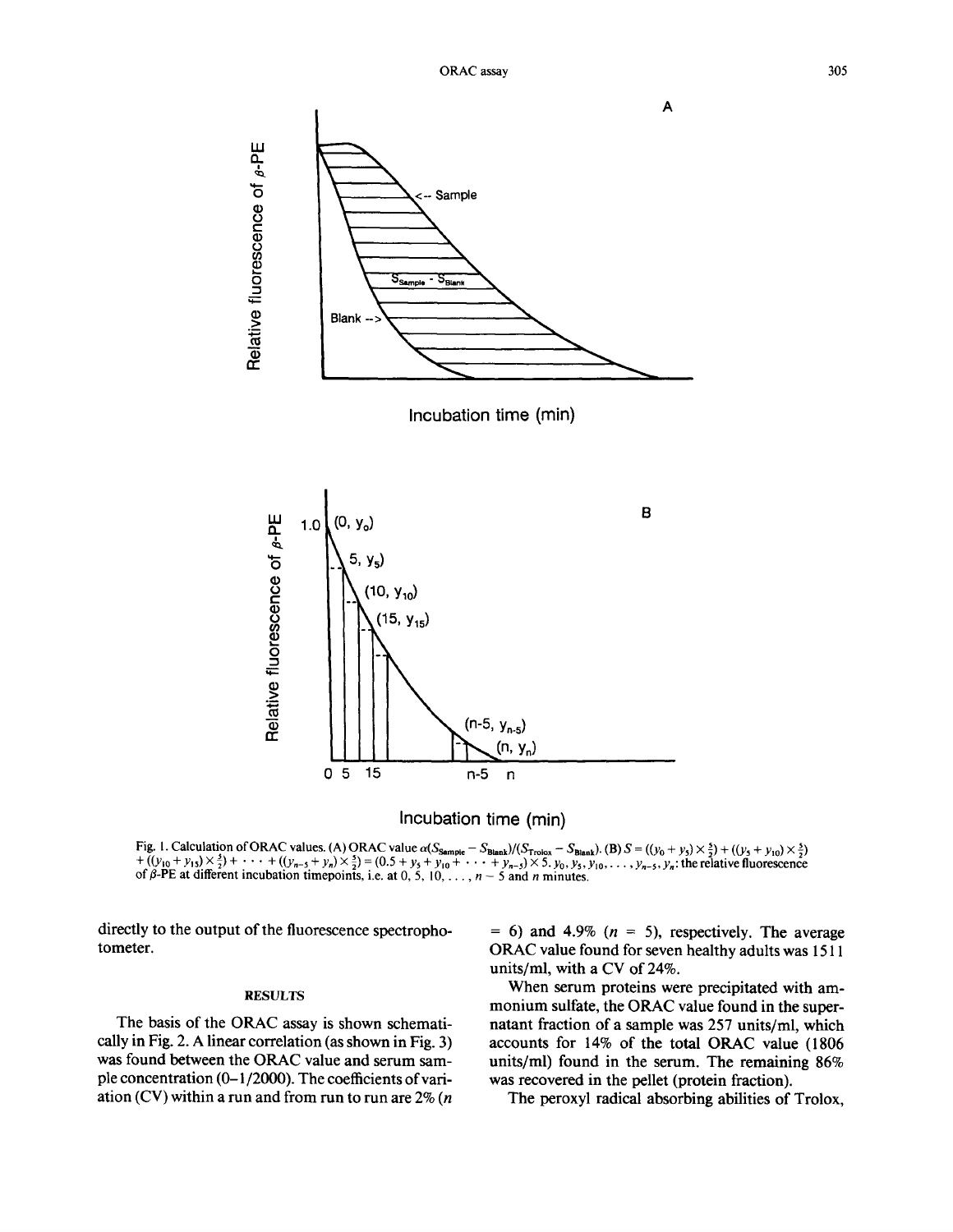306 G. CAO *et al.* 



Fig. 2. The principles of the ORAC assay.

vitamin C, uric acid, and bovine albumin are shown in Figs. 4A-4D. When Trolox, vitamin C, and uric acid were added, the rate of decrease in the fluorescence of  $\beta$ -PE showed a plateau region, after which the fluorescence of  $\beta$ -PE decreased dramatically and is similar to that in the blank (no additives). The initial plateau phase was not observed with bovine albumin. The extent of the plateau became greater when a sample of higher human serum concentration or when a supernatant fraction of a serum sample was used (Figs. 4E and 4F).

A linear correlation between ORAC value and sample concentration was found using Trolox  $(0-3 \mu M)$ , vitamin C (0-2  $\mu$ M), uric acid (0-4  $\mu$ M), and bovine albumin (0-50  $\mu$ g/1000 ml). This is shown in Fig. 5. Based on these data, the relative peroxyl radical absorbing capacity for Trolox, uric acid, and vitamin C at 1  $\mu$ M final concentration was calculated to be 1:0.92:0.52. Thus, one ORAC unit equals 1  $\mu$ M Trolox, 1.08  $\mu$ M uric acid, or 1.9  $\mu$ M vitamin C in their final concentration. On a per unit weight basis, the relative peroxyl radical absorbing capacity for



Fig. 3. Regression of ORAC value on the amount of human serum.  $Y = 1.6595X - 0.02232$ ,  $r = .9967$ ,  $P < .001$ . The reaction mixture contains  $1.67 \times 10^{-8}$  M  $\beta$ -PE,  $3 \times 10^{-3}$  M AAPH, and 0, 0.25, 0.5, 0.75, or 1.0  $\mu$ l human serum in 2 ml 7.5  $\times$  10<sup>-2</sup> M phosphate buffer, pH 7.0.

Trolox, uric acid, vitamin C, and bovine albumin is **1 :** 1.44 : 0.67 : 0.01. Thus, on a per unit weight basis, one ORAC unit equals 0.5  $\mu$ g Trolox, 0.36  $\mu$ g uric acid, 0.75  $\mu$ g vitamin C, or 48  $\mu$ g bovine albumin in 2 ml total reaction mixture.

The ORAC assay also can be used successfully in measuring  $\alpha$ -tocopherol acid succinate,  $\beta$ -carotene, and bilirubin when they are first dissolved in acetone and then added to the reaction mixture (see Fig. 6B). The acetone itself also has some protection for  $\beta$ -PE. The ORAC value of  $\alpha$ -tocopherol acid succinate equals that of Trolox in terms of the final  $\mu$ M concentration. The relative peroxyl radical absorbing capacity for Trolox,  $\alpha$ -tocopherol acid succinate,  $\beta$ -carotene, and bilirubin at 1  $\mu$ M final concentration was calculated to be  $1:1:0.64:0.84$ . However, the  $\beta$ carotene which we used was obtained several years ago. The quenching curves of  $\alpha$ -tocopherol acid succinate,  $\beta$ -carotene, and bilirubin are also similar to those of Trolox, vitamin C, and uric acid, which showed a plateau region.

When a mixed antioxidant solution which contains 0.04 mM Trolox, 0.04 mM vitamin C, and 0.04 mM uric acid (the calculated ORAC value of this solution is 52.5 units/ml) was assayed, the experimental ORAC value was 48.6 units/ml. The difference is 7.4% of the calculated value.

When 4.5, 7.4, and 14.9  $\mu$ g quantities of vitamin C sodium salt (which equal 5.9, 9.9, and 19.8 calculated ORAC units) were added to 1 ml human serum supernatant fraction, these resulted in increases of 7.5 (127% recovered), 18.7 (188% recovered), and 31.4  $(158\%$  recovered) measured ORAC units. When 5.9, 29.4, and 58.8  $\mu$ g quantities of uric acid (which equal 16.4, 81.7, and 163 calculated ORAC units) were added, these resulted in increases of 18.4 ( 112% recovered), 91.1 (111% recovered), and 179 (109% recovered) measured ORAC units.

The minimum amounts of vitamin C (sodium salt) and uric acid added to 1 ml supernatant fraction of a human serum which could still be reliably detected by the ORAC assay are 1.5  $\mu$ g and 0.59  $\mu$ g, re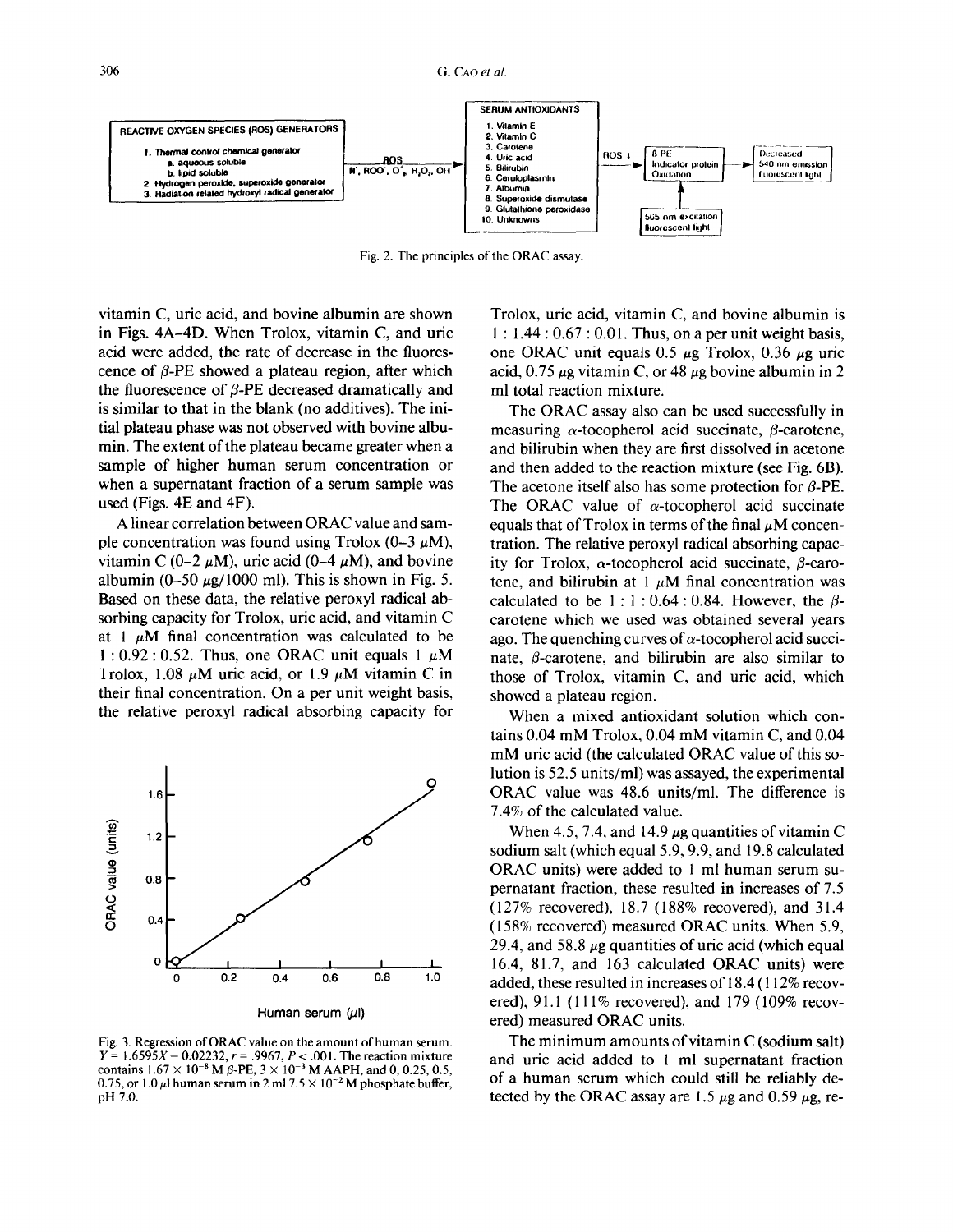ORAC assay 307



Fig. 4. Kinetics of  $\beta$ -PE quenching with different concentrations of antioxidants. The reaction mixture contains  $1.67 \times 10^{-8}$  M  $\beta$ -PE,  $3 \times 10^{-3}$  M AAPH, and (A) O blank,  $\bullet$  1  $\mu$ M Trolox,  $\Box$  2  $\mu$ M Trolox,  $\blacksquare$  3  $\mu$ M Trolox; (B) O blank,  $\bullet$  1  $\mu$ M Trolox standard,  $\Box$  1 µM vitamin C,  $\blacksquare$  2 µM vitamin C; (C)  $\bigcirc$  blank,  $\bullet$  1 µM Trolox standard,  $\Box$  1 µM uric acid,  $\blacksquare$  4 µM uric acid; (D)  $\bigcirc$ blank,  $\bullet$  1  $\mu$ M Trolox standard,  $\Box$  50  $\mu$ g bovine albumin,  $\Box$  200  $\mu$ g bovine albumin; (E) O blank,  $\bullet$  1  $\mu$ M Trolox standard,  $\Box$  1  $\mu$ l human serum,  $\blacksquare$  6 µl human serum; or (F)  $\bigcirc$  blank,  $\Box$  the serum supernatant fraction separated from 5 µl human serum,  $\blacksquare$  the serum protein fraction separated from 1  $\mu$ l human serum in 2 ml 7.5  $\times$  10<sup>-2</sup> M phosphate buffer, pH 7.0.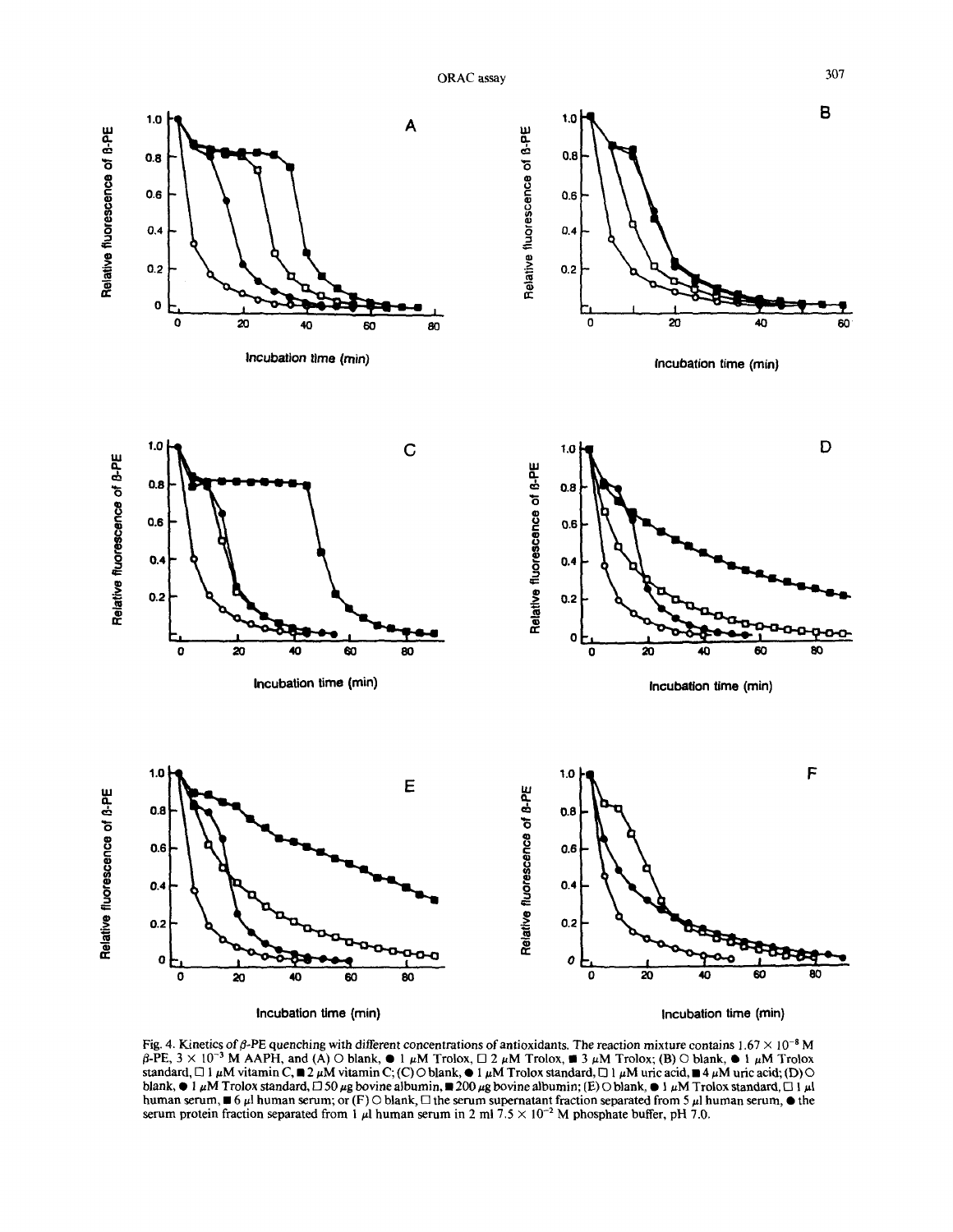308 G. CAO *et al.* 



Fig. 5. Regression of ORAC value on the concentration of different antioxidants. The reaction mixture contains  $1.67 \times 10^{-8}$  M  $\beta$ -PE,  $3 \times 10^{-3}$  M AAPH, and different concentrations of antioxidants in 2 ml 7.5  $\times$  10<sup>-2</sup> M phosphate buffer, pH 7.0. (A) Trolox,  $Y = 0.9493X + 0.0302$ ,  $r = .9994$ ,  $P < .001$ ; (B) vitamin C,  $Y = 0.5353X - 0.0176$ ,  $r = .9994$ ,  $P < .001$ ; (C) uric acid,  $Y =$  $0.9477X - 0.0213$ ,  $r = .9997$ ,  $P < .001$ ; (D) bovine albumin,  $Y = 0.0211X - 0.0117$ ,  $r = .9999$ ,  $P < .001$ .

spectively. This accounts for about 1% of the total  $ORAC_{experimental}$  value of the human serum supernatant fraction sample.

To investigate how much antioxidant or antioxidant activity still exists in the original reaction mixture after the total destruction of  $\beta$ -PE, 200  $\mu$ l of 1.67  $\times$  10<sup>-7</sup>  $\beta$ -PE was added to the reaction mixture again after the first assay and its fluorescence units were recorded continuously. The results are shown in Figs. 6A and 6B.

The kinetics of  $\beta$ -PE (which was added to the reaction mixture again after the first assay was completed) quenching in the blank were found to be similar to that of Trolox, vitamin C, uric acid, and a mixed antioxidant sample (which contained Trolox, vitamin C, and uric acid). (See Fig. 6A.) When an acetone blank was used, similar results were obtained with Trolox,  $\alpha$ -tocopherol acid succinate,  $\beta$ -carotene, and bilirubin. (See Fig. 6B). This means that these antioxidants (Trolox, vitamin C, uric acid,  $\alpha$ -tocopherol,  $\beta$ carotene, and bilirubin) have been totally oxidized after the completion of the first assay.

However, the reaction mixture still has some protection for  $\beta$ -PE after the first assay was completed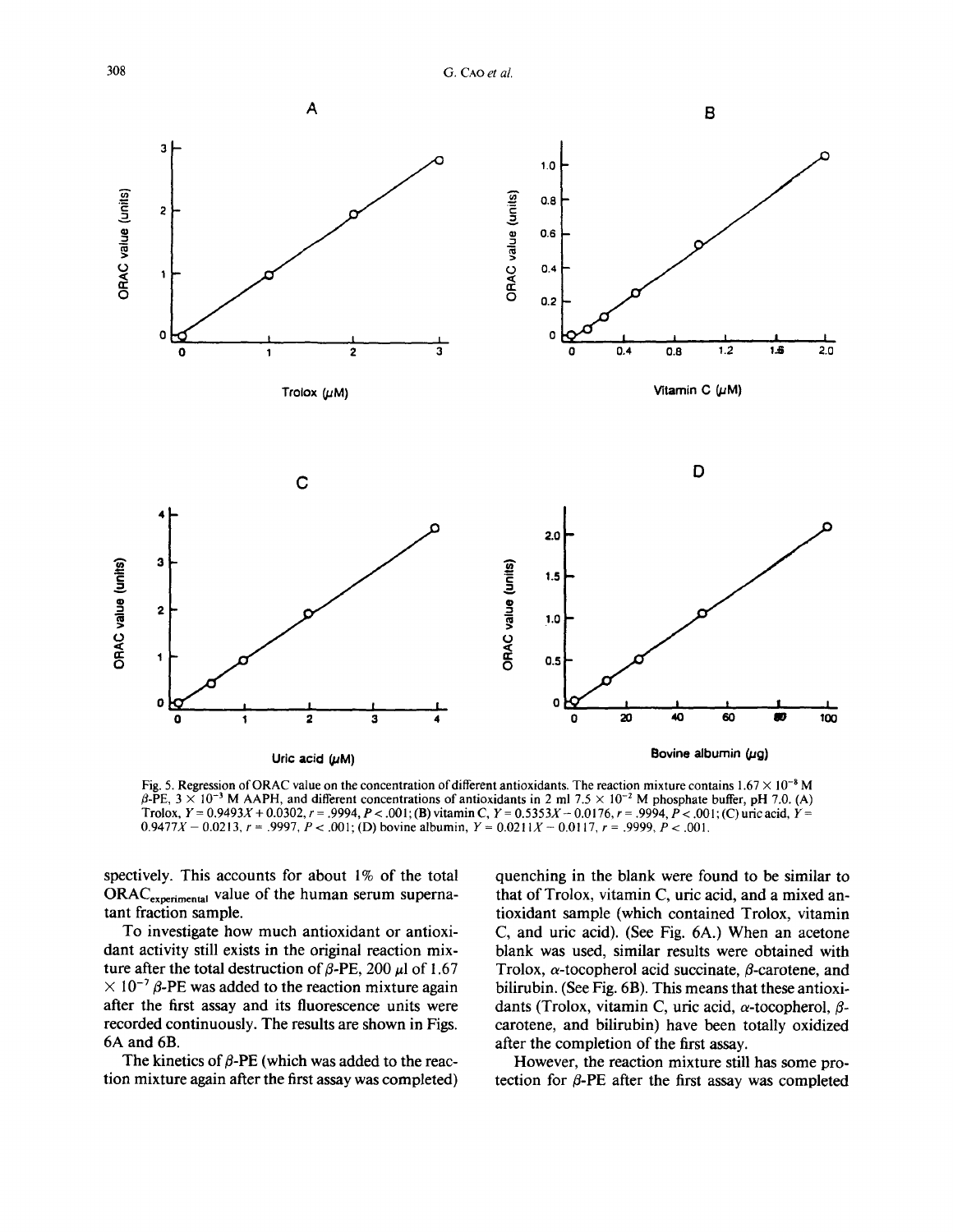

Fig. 6. Quenching curves of  $\beta$ -PE added to the original reaction mixture after the first assay of different types of antioxidants. The original reaction mixture contains  $1.67 \times 10^{-8}$  M  $\beta$ -PE,  $3 \times 10^{-3}$  M AAPH, and different types of antioxidants in 2 ml 7.5  $\times$  10<sup>-2</sup> M phosphate buffer, pH 7.0. After the completion of the first assay, 200  $\mu$  of 1.67  $\times$  10<sup>-7</sup>  $\beta$ -PE was added to the original reaction mixture again. (A)  $\beta$ -PE was added to the original reaction mixture again at 55 min; + blank, \* $\beta$ -PE only (no AAPH),  $\Delta$  1  $\mu$ M Trolox, O 1  $\mu$ M vitamin C,  $\Box$  1  $\mu$ M uric acid,  $\bullet$  mixed solution (0.2  $\mu$ M Trolox, 0.2  $\mu$ M vitamin C, 0.2  $\mu$ M uric acid),  $\bullet$  0.75  $\mu$ l human serum; (B)  $\beta$ -PE was added to the original reaction mixture again at 70 min; O blank 1 (phosphate buffer), + blank 2 (acetone),  $\Box$  1  $\mu$ M  $\alpha$ -tocopherol acid succinate,  $\bigcirc$  1  $\mu$ M  $\beta$ -carotene,  $\triangle$  1  $\mu$ M bilirubin, \* 25  $\mu$ g human albumin.

and another 200  $\mu$ l of 1.67  $\times$  10<sup>-7</sup>  $\beta$ -PE was added again when the human serum or human albumin sample was assayed. The remaining ORAC values which could be detected in the second assay were calculated to be about 10-20% and 30%, respectively, of their original values.

#### DISCUSSION

The ORAC assay has been found to be a simple, sensitive, and reliable method to quantitate the peroxyl radical absorbing capacity of antioxidants in serum or other biological fluids using sample volumes on the order of a few microliters. The major improvement of this assay, compared with that developed first by Glazer's laboratory, is that the reaction is driven to completion, to where all nonprotein antioxidants (which include  $\alpha$ -tocopherol, vitamin C,  $\beta$ -carotene, uric acid, and bilirubin) and most of the protein (including albumin) in the sample are oxidized by the peroxyl radical. Repeatability of the assay has been improved by the adoption of an ORAC unit system (using the Trolox standard) to quantitate the results.

Glazer and his co-workers used the inhibition (%) of  $\beta$ -PE oxidation, which was calculated from the initial linear rate of  $\beta$ -PE fluorescence loss, to express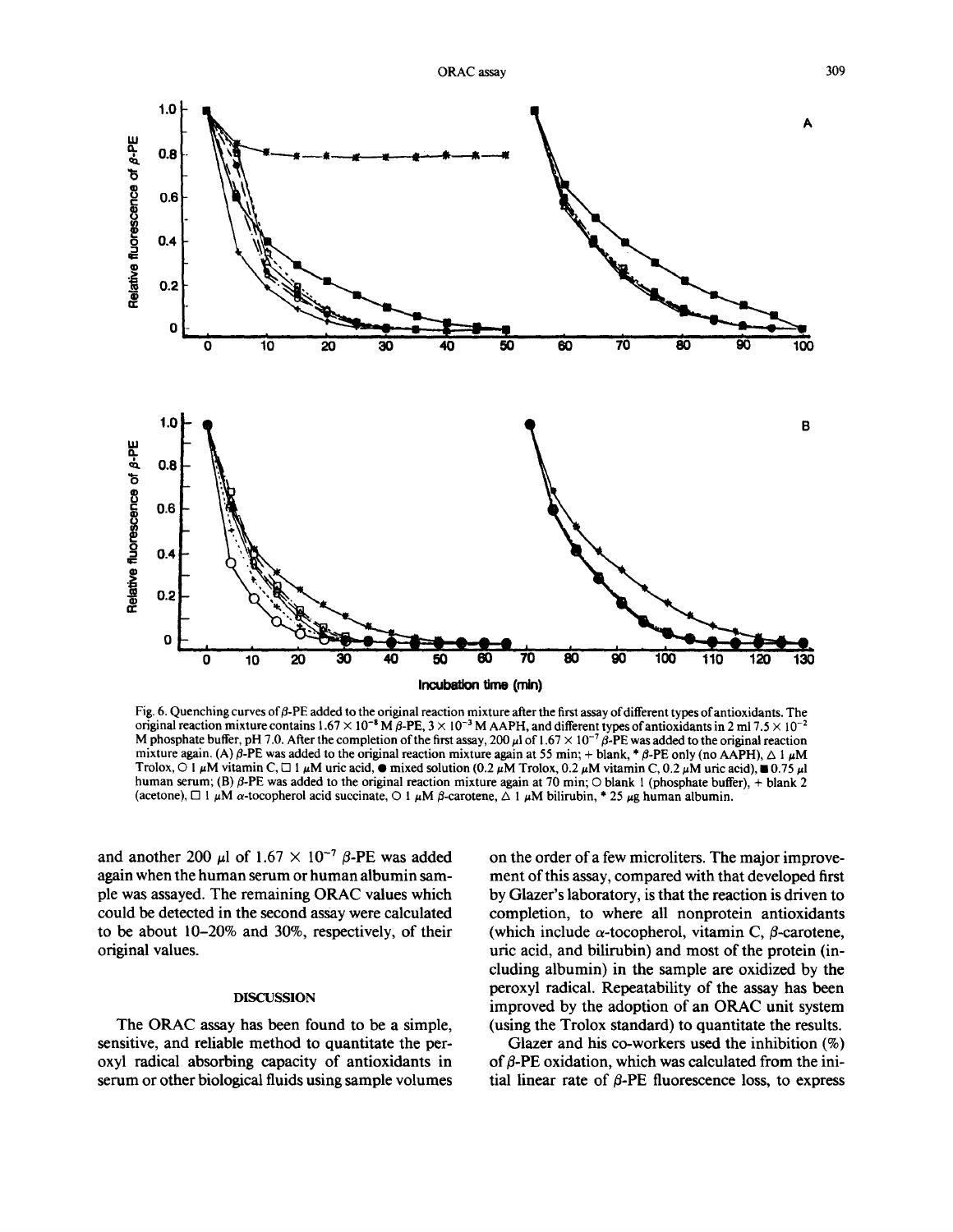

**Incubation time (min)** 

Fig. 7. Quenching curves of  $\beta$ -PE attacked by different concentrations of AAPH. The reaction mixture contains  $1.67 \times 10^{-8}$  M  $\beta$ -PE and  $\odot$  2 mM AAPH;  $\odot$  3 mM AAPH;  $\Box$  4 mM AAPH in 2 ml 7.5  $\times$  $10^{-2}$  M phosphate buffer, pH 7.0.

their results. $\delta$  This method was found to be limited in value because

- 1. The inhibition time of  $\beta$ -PE oxidation was not considered.
- 2. We were unable to confirm these results reporting a linear decrease in  $\beta$ -PE fluorescence caused by AAPH at 37°C when no antioxidant existed, when an antioxidant was completely oxidized, or when an antioxidant could only partially protect  $\beta$ -PE.<sup>8,11,12</sup> The decrease in  $\beta$ -PE fluorescence was not linear, as shown in Figs. 4, 6, and 7.
- 3. A standard reference such as Trolox could not be used in their assay system.
- 4. The contribution of lipid-soluble antioxidants and protein in serum to the total antioxidant capacity of the whole serum cannot be determined.

Because of these difficulties, it was emphasized in their paper that their assay served only as a screen for the detection of potentially important scavengers of peroxyl radicals.<sup>8</sup>

For a typical human serum sample using our assay system, oxidation of  $\beta$ -PE is completed in about 90 min, whereas for the blank the reaction requires about 45 min. By measuring the area under the quenching curve of  $\beta$ -PE, many of the problems existing in the assay developed in Glazer's laboratory are eliminated. Our results showed that the coefficient of variation within a run was only 2% ( $n = 6$ ) and for run to run was 4.9% ( $n = 5$ ), while it was as high as 24.2% within seven healthy adults. The linear correlation between ORAC value and antioxidant concentration was found in all samples examined (human serum, Trolox, vitamin C, uric acid, and bovine albumin). The minimum amount of vitamin C and uric acid which was added to serum supernatant fraction that could still be detectable in the ORAC assay was about 1% of the total ORAC<sub>experimental</sub> value of the human serum supernatant fraction.

When Trolox, uric acid, or vitamin C was added to the reaction mixture, the quenching curve of  $\beta$ -PE exhibited a plateau region followed by a dramatically increased loss of its fluorescence, similar to that in the blank (Figs. 4A-4C). This suggests complete protection of  $\beta$ -PE by these antioxidants. The decrease of  $\beta$ -PE fluorescence during the first 5 min of incubation was due to the rise of temperature, as we found that the fluorescence also dropped when no AAPH was added (see Fig. 6A). Bovine albumin resulted in a decreased loss of  $\beta$ -PE fluorescence instead of producing a plateau in the quenching curve of  $\beta$ -PE (Fig. 4D). This suggests that bovine albumin provides partial protection for  $\beta$ -PE. The relative molecular peroxyl radical absorbance capacity of Trolox, uric acid, and vitamin C was 1 : 0.92 : 0.52. Bovine albumin had the lowest peroxyl radical absorbing ability.

When  $\alpha$ -tocopherol,  $\beta$ -carotene, or bilirubin exist, the kinetics of  $\beta$ -PE quenching are similar to that with Trolox, vitamin C, and uric acid. This means that those lipid-soluble antioxidants also provide total protection for  $\beta$ -PE. The relative peroxyl radical absorbing capacity for Trolox,  $\alpha$ -tocopherol acid,  $\beta$ -carotene, and bilirubin at 1  $\mu$ M final concentration was calculated to be  $1:1:0.64:0.84$ . The successful application of this assay in measuring  $\alpha$ -tocopherol,  $\beta$ carotene, and bilirubin suggests that peroxyl radicals produced by water-soluble AAPH are also able to attack lipid-soluble antioxidants. Frei et al. also reported that exposure of plasma to aqueous peroxyl radicals could deplete the  $\alpha$ -tocopherol in the plasma.<sup>13</sup>

Ingold et al. developed a method to estimate the total peroxyl radical trapping antioxidant parameter (TRAP), which also uses AAPH as a peroxyl radical generator.<sup>9</sup> In their system, the result was expressed as  $TRAP_{experimental}$  ( $\mu$ M peroxyl radicals trapped/L serum), which was calculated on the basis of the stoichiometric factor of Trolox. A stoichiometric factor is defined as the moles of peroxyl radical trapped per mole of antioxidant. According to Ingold's studies, the stoichiometric factor for Trolox, vitamin C, and urate was 2, 1.7, and 1.3, respectively.<sup>14</sup> This means that the relative peroxyl radical absorbance capacity for these antioxidants is  $1:0.85:0.65$ , which is different from our 1 : 0.52 : 0.92 values. However, this is not difficult to explain because they also reported that